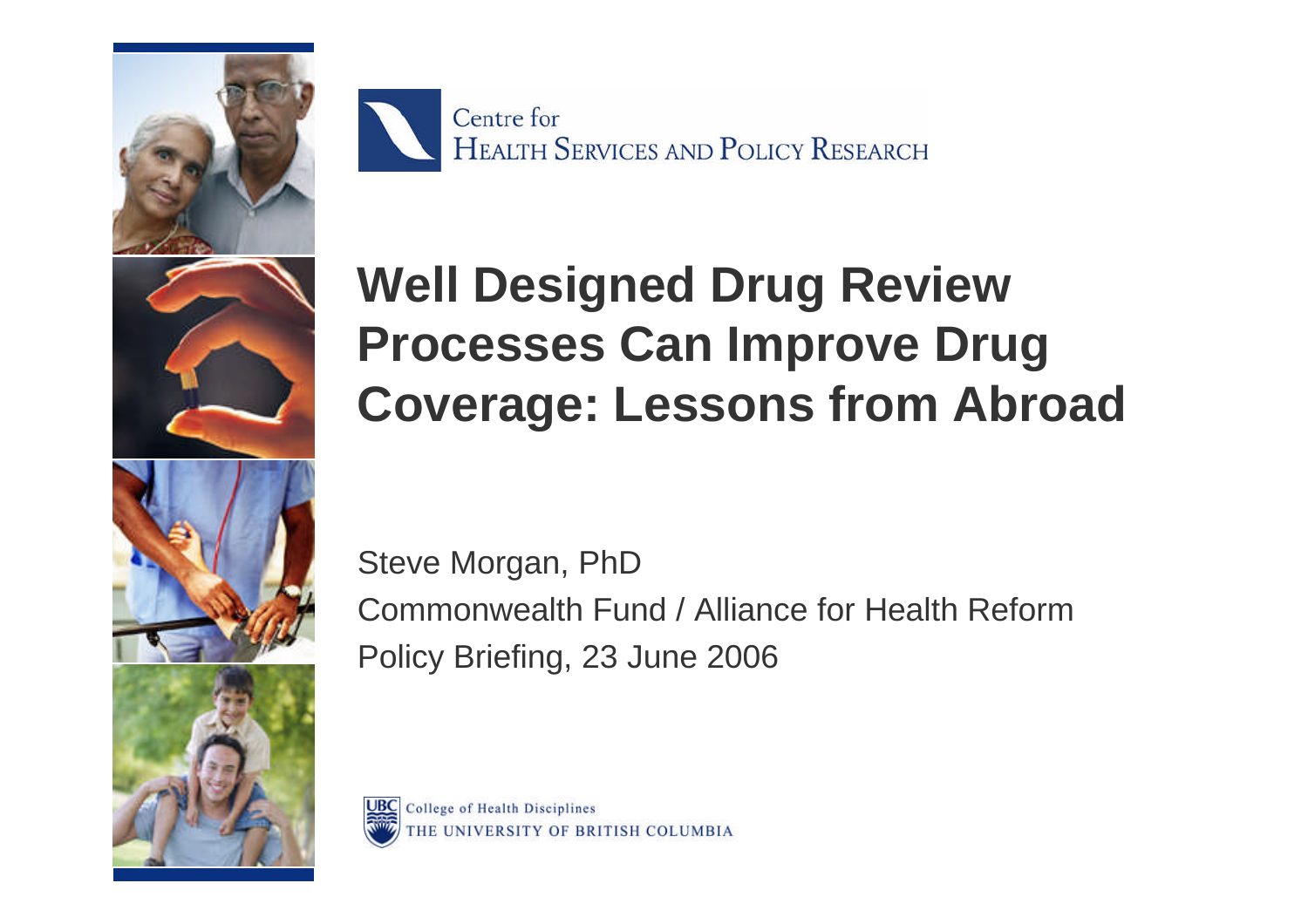## **Why review medicines?**



HEALTH SERVICES AND POLICY RESEARCH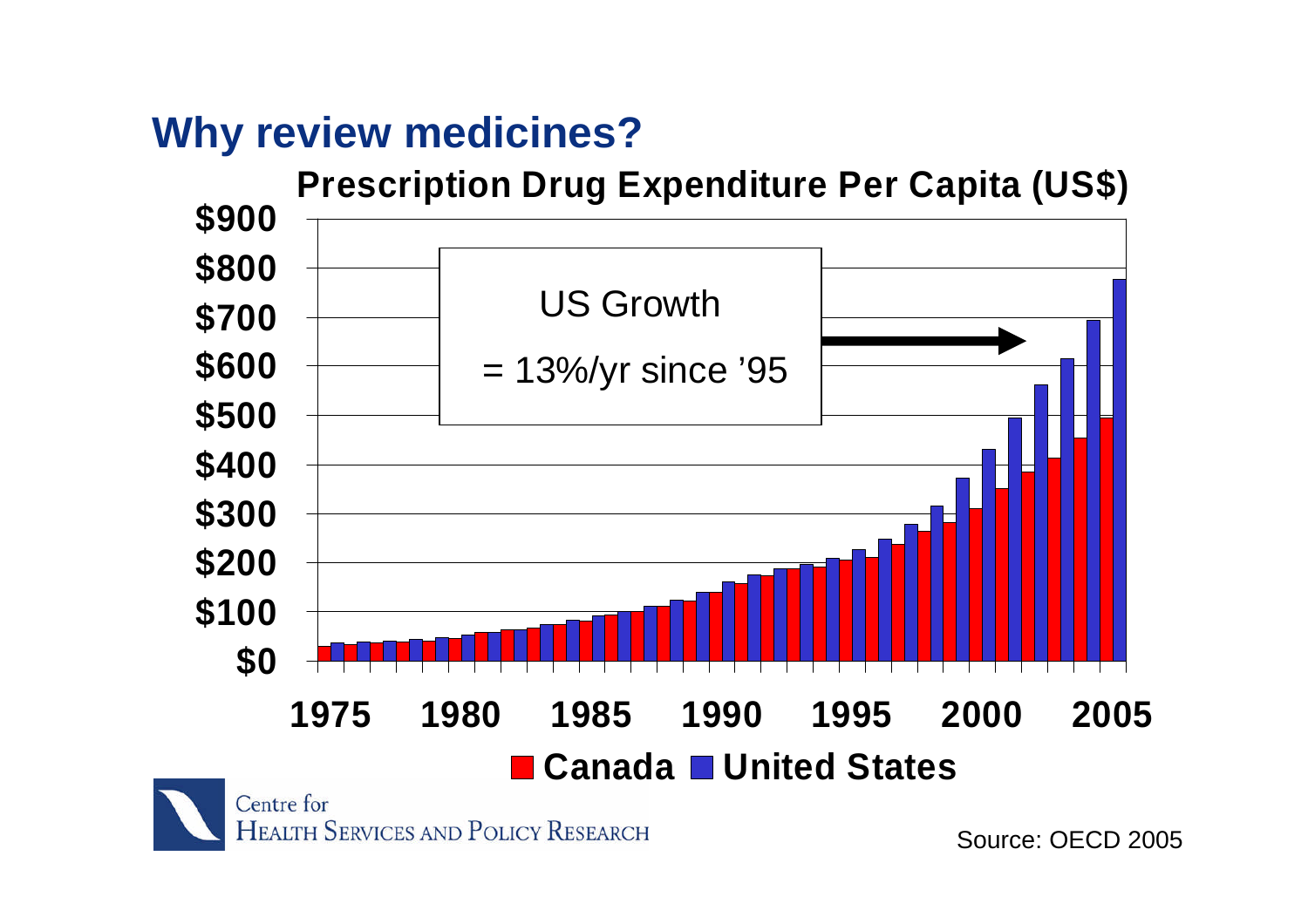**Why review medicines?**

- **Licensing does not yield comparative info**
- **Science complex / comparators abound**

**Without rigorous and transparent drug reviews, marketing,** *not science***, will drive drug use, pricing and expenditure.**

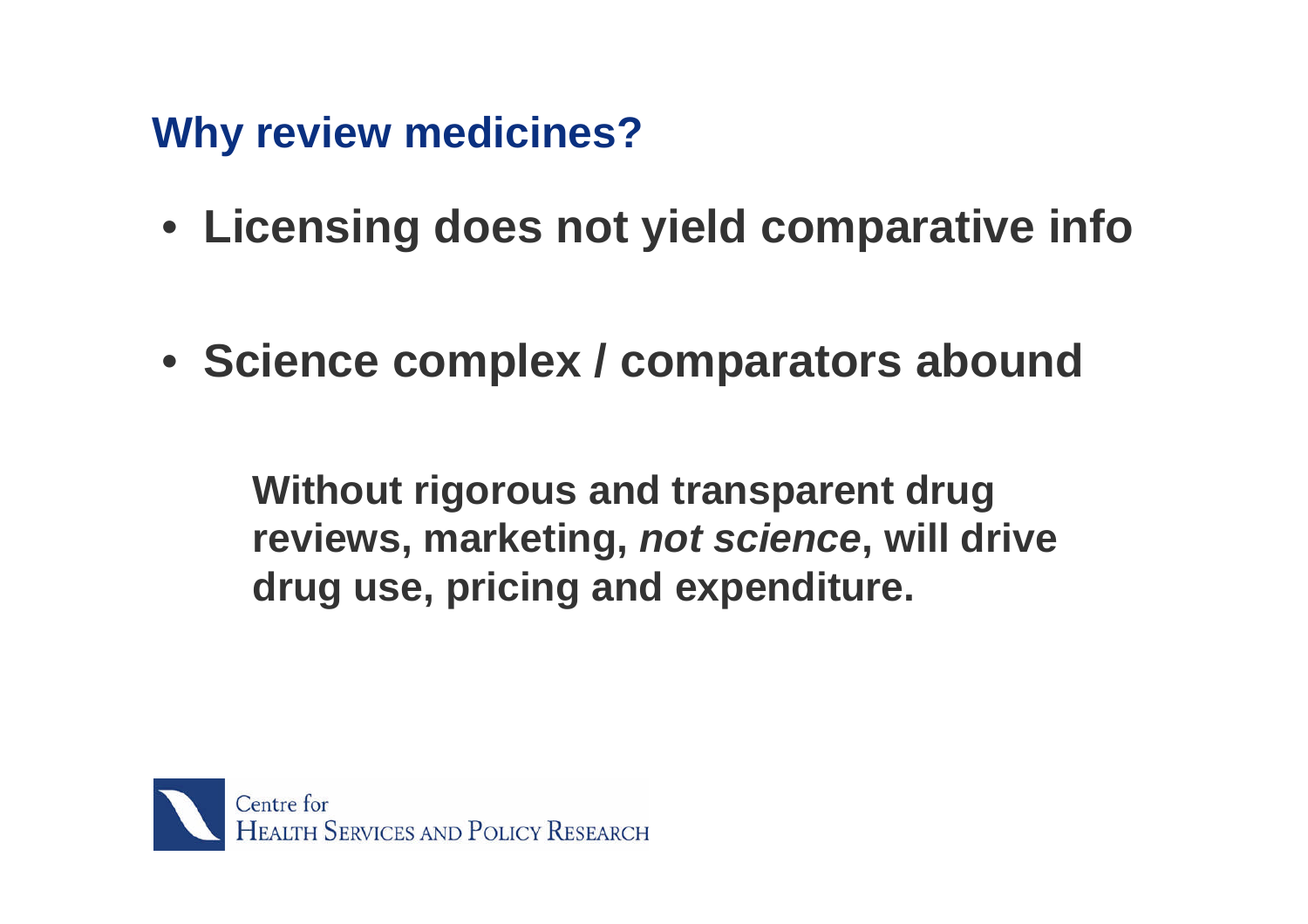#### **Basic Evidence + Simple Economics = Better Coverage**

|                     | <b>Less Effective</b> | <b>As Effective</b> | <b>More Effective</b> |
|---------------------|-----------------------|---------------------|-----------------------|
| Higher<br>Cost      | Do Not Cover          | <b>Do Not Cover</b> | <b>Deliberate</b>     |
| <b>Same</b><br>Cost | <b>Do Not Cover</b>   | <b>Negotiate</b>    | <b>Cover</b>          |
| Lower<br>Cost       | <b>Deliberate</b>     | <b>Cover</b>        | <b>Cover</b>          |

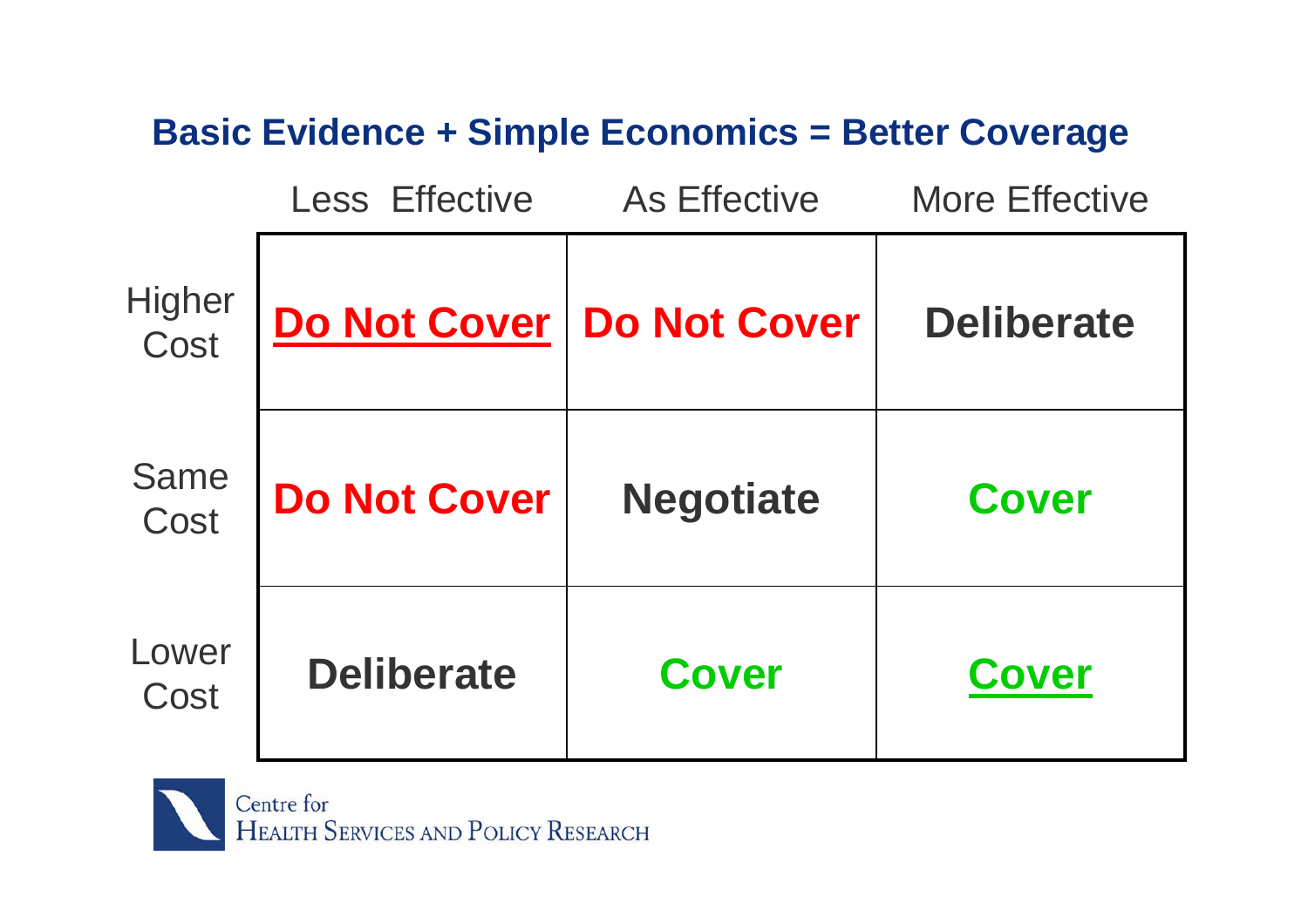### **Review processes are complex**

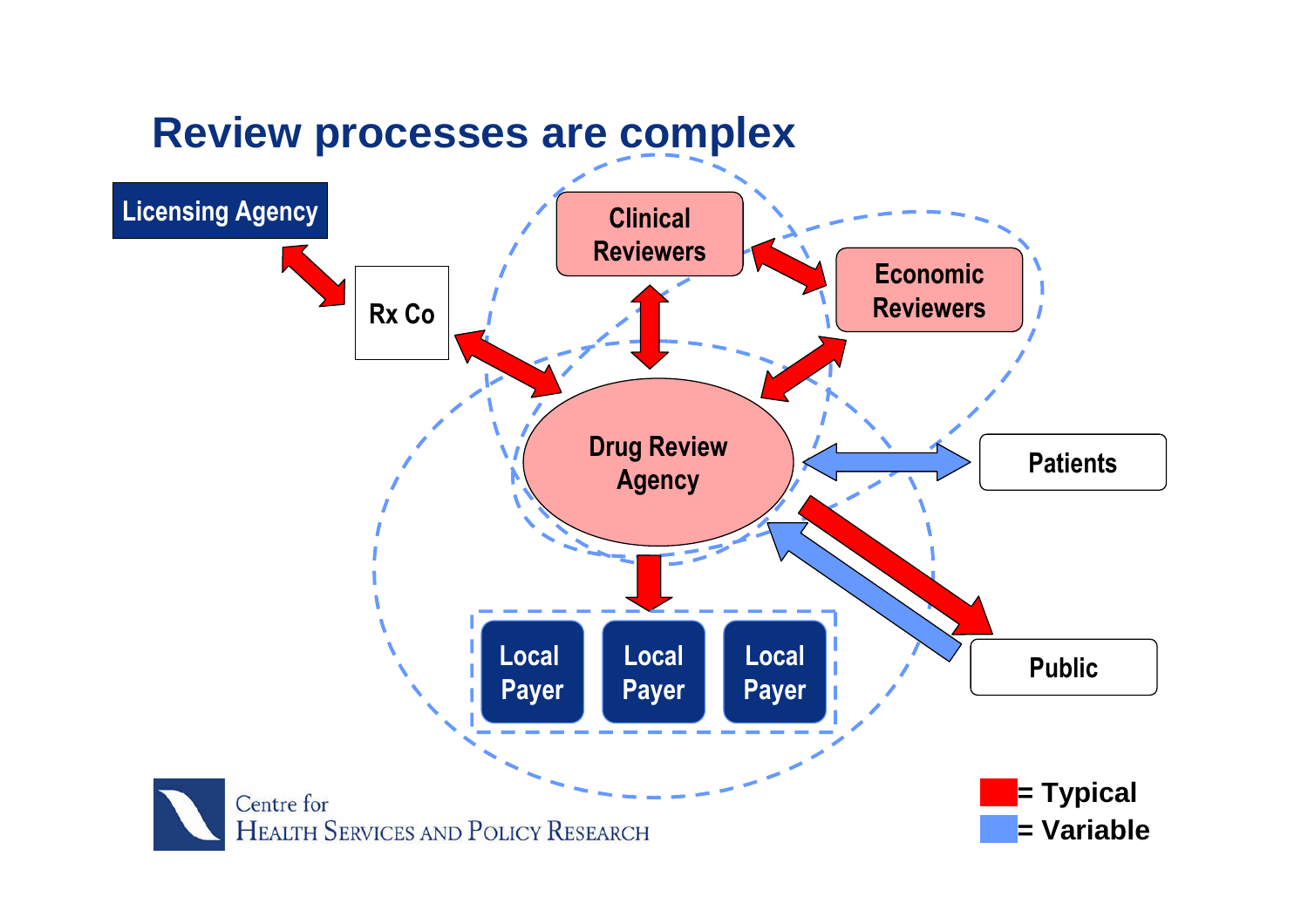# **Australia: Reviews by PBAC**

- **Universal coverage / national formulary**
- **Review required**
	- Minister cannot list without PBAC "yes"
- **Pragmatic process**
	- $-$  ~100 drugs per year (including generics)
	- Rationale published on Internet

# • **Prices negotiated**

– Upon a "yes" from PBAC



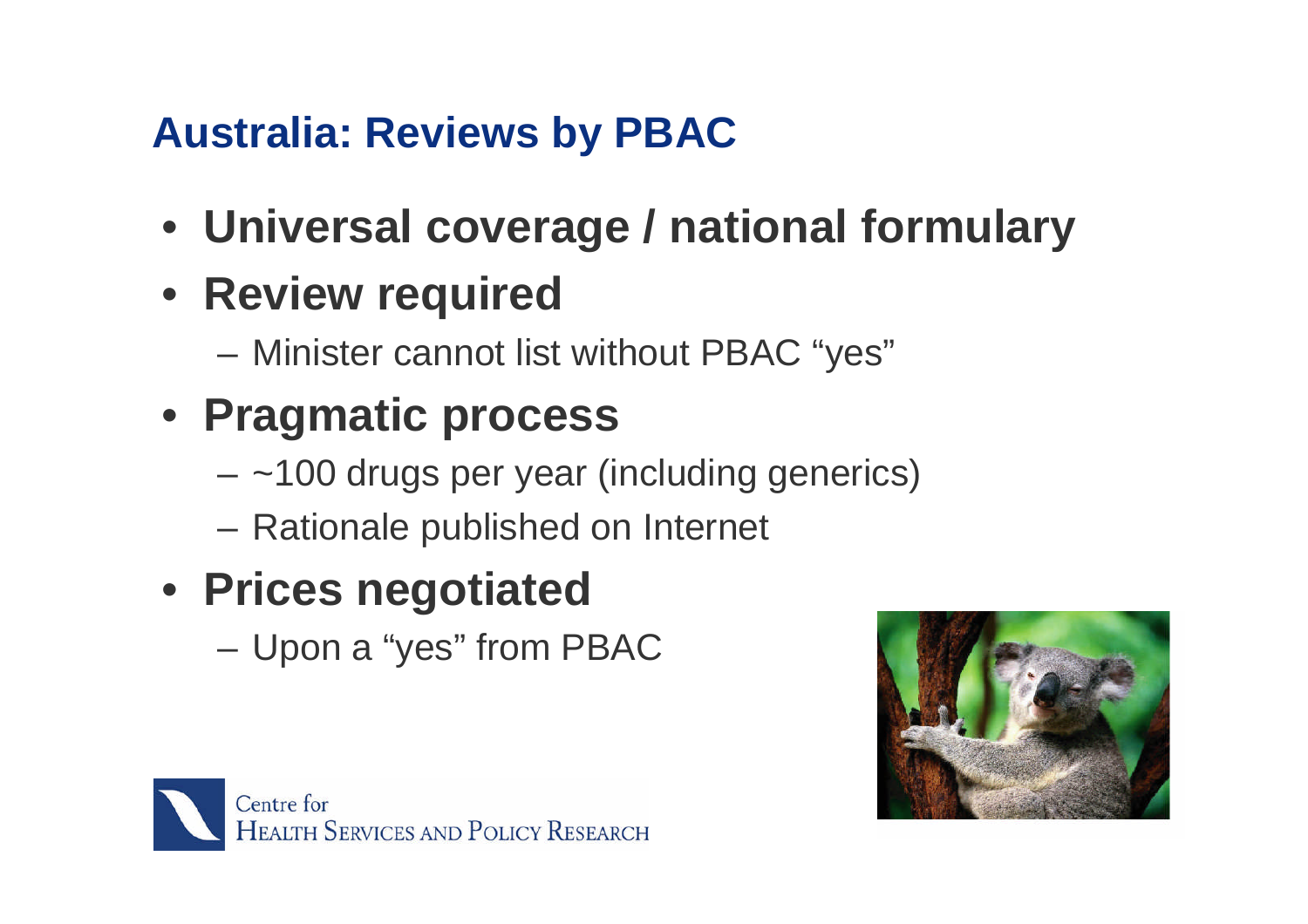# **New Zealand: Reviews by PTAC**

- **Universal coverage / national formulary**
- **Review required**
	- But listing may differ from PTAC decision
- **Pragmatic process**
	- $-$  ~30 to 40 reviews per year
	- Select information on Internet

# • **Prices negotiated**

– As part of listing decision



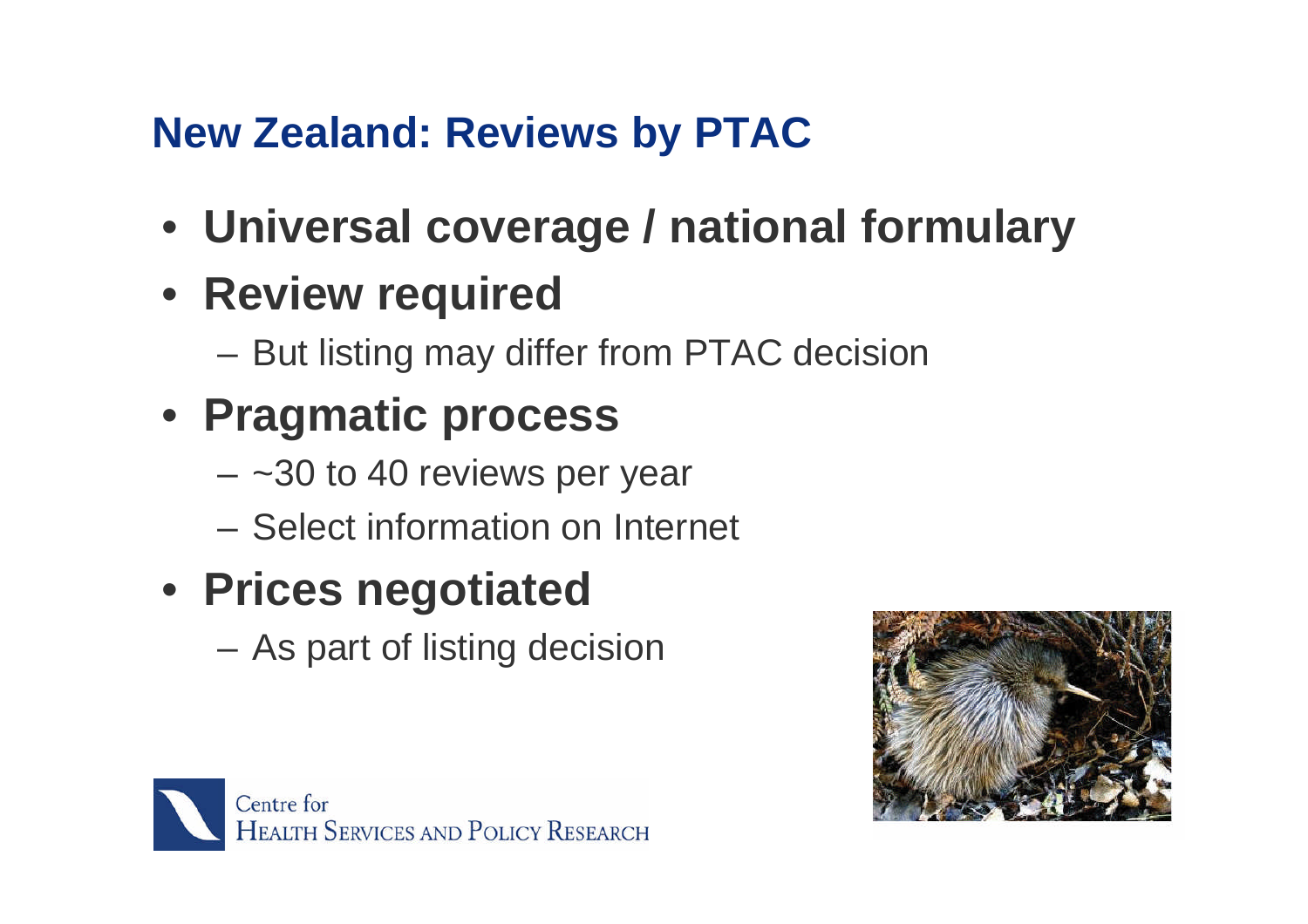# **England and Wales: Reviews by NIHCE**

- **Universal coverage / "negative" formulary**
- **Selective reviews**
	- Only high-impact / controversial drugs
	- But, "guidance" must be followed by regions
- **Exhaustive process**
	- $-$  ~11 reviews per year (1+ yr / review)
	- Many consultative stages and info on Internet
- **No price negotiation**



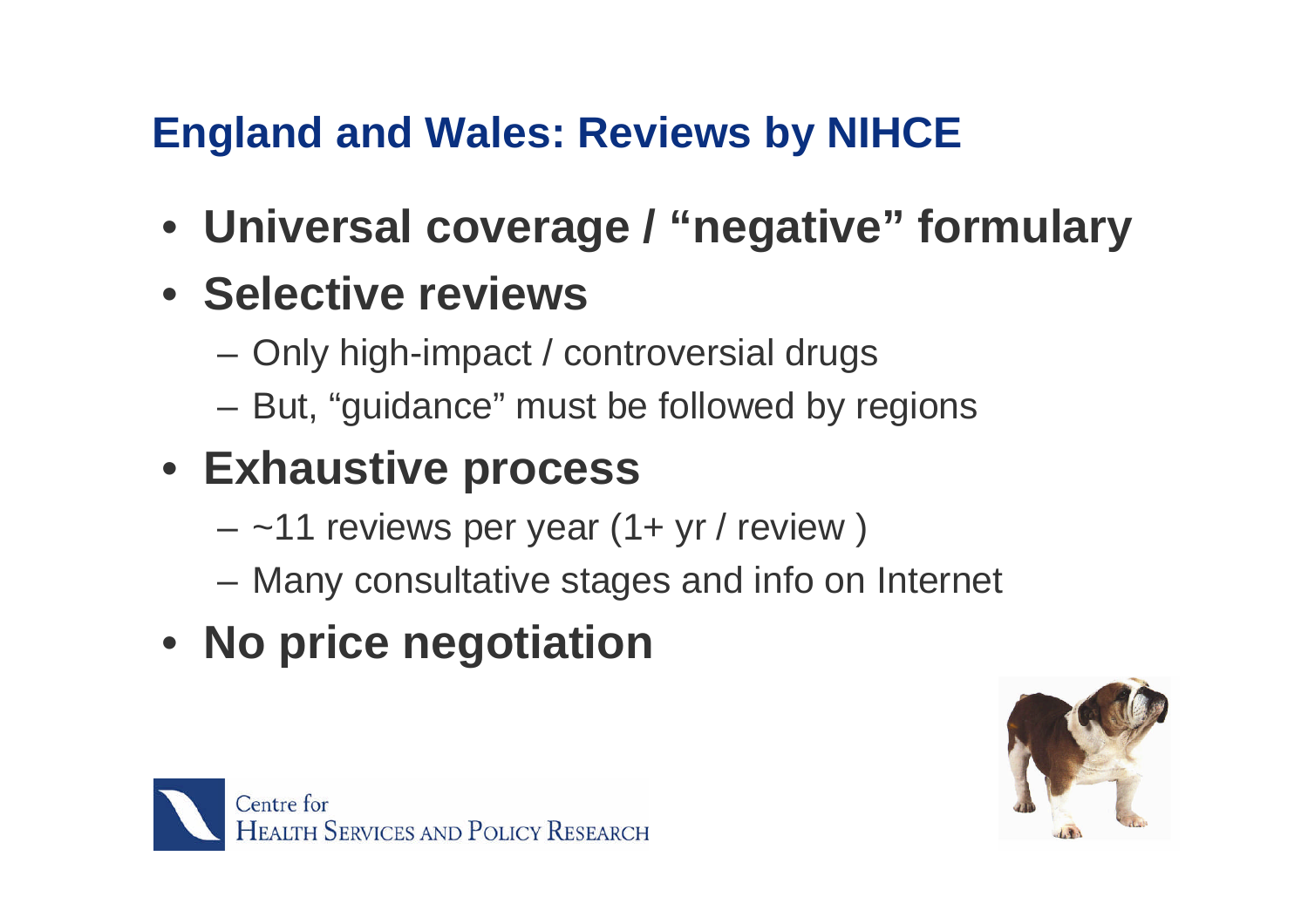# **Canada: Reviews by CDR**

- **Mixed coverage / many formularies**
- **Review required**
	- Tied to coverage for 12+ public plans
	- Yet, decisions remain local
- **Pragmatic process**
	- About 25 drugs per year
	- Summary of rationale on Internet
- **No price negotiation**



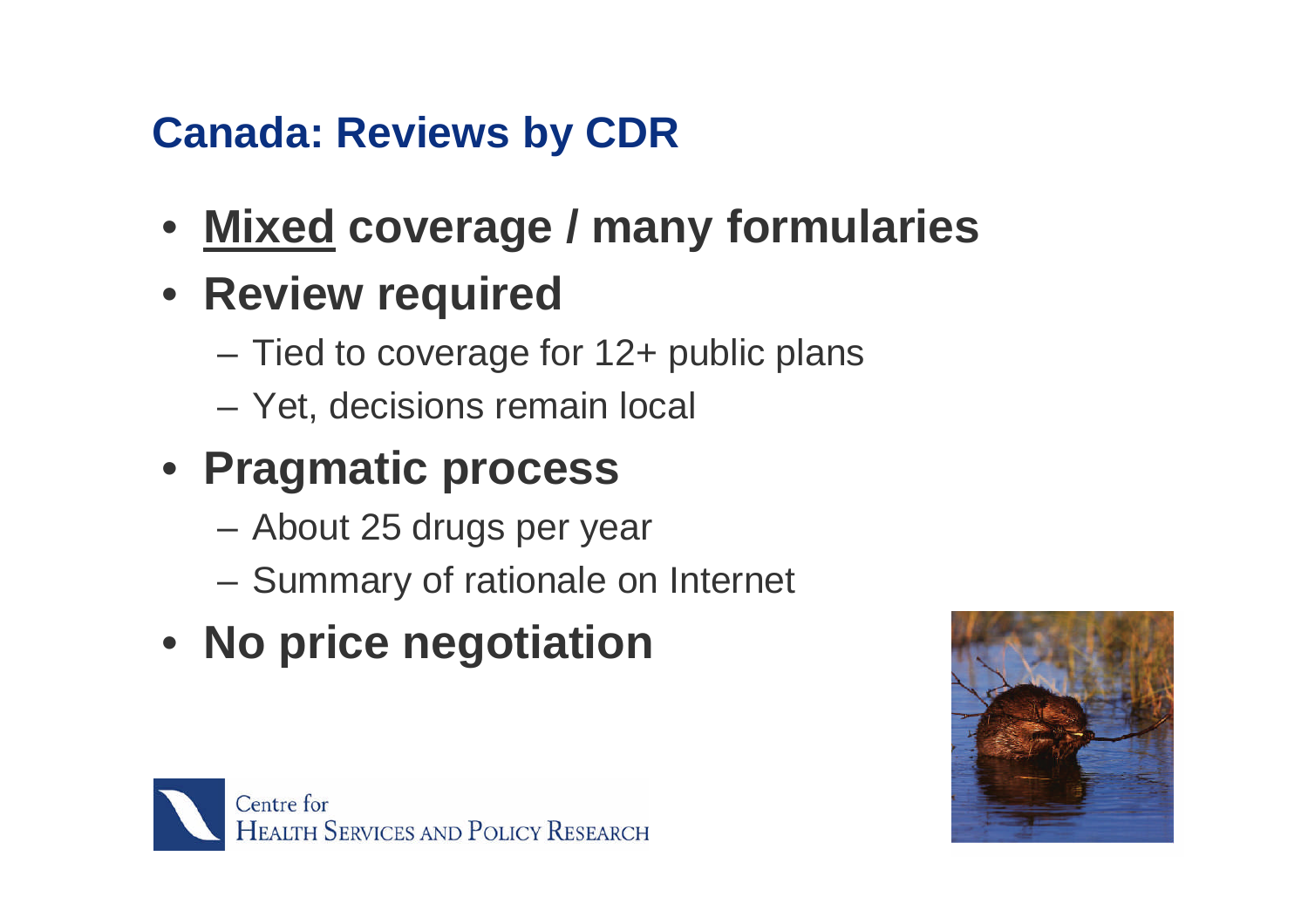## **Impact findings**

• **Reviews tied to coverage affect use & cost …tied to universal coverage matter most**



- **Surrogate makers & 'dubious' science**
- **Transparency VS confidentiality**
- **Real world "indication creep"**

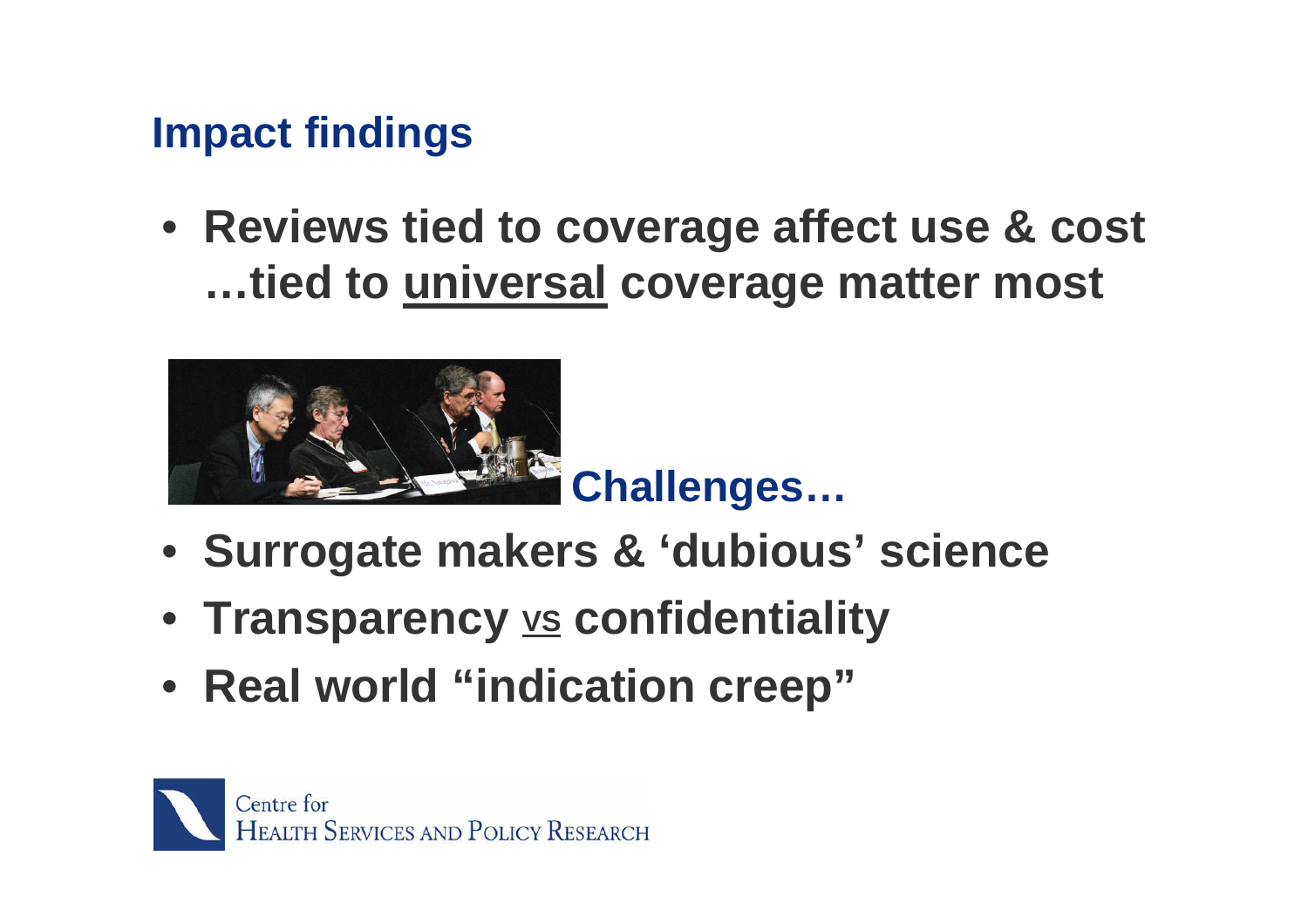## **Why transparent evidence really matters in US:**



Centre for HEALTH SERVICES AND POLICY RESEARCH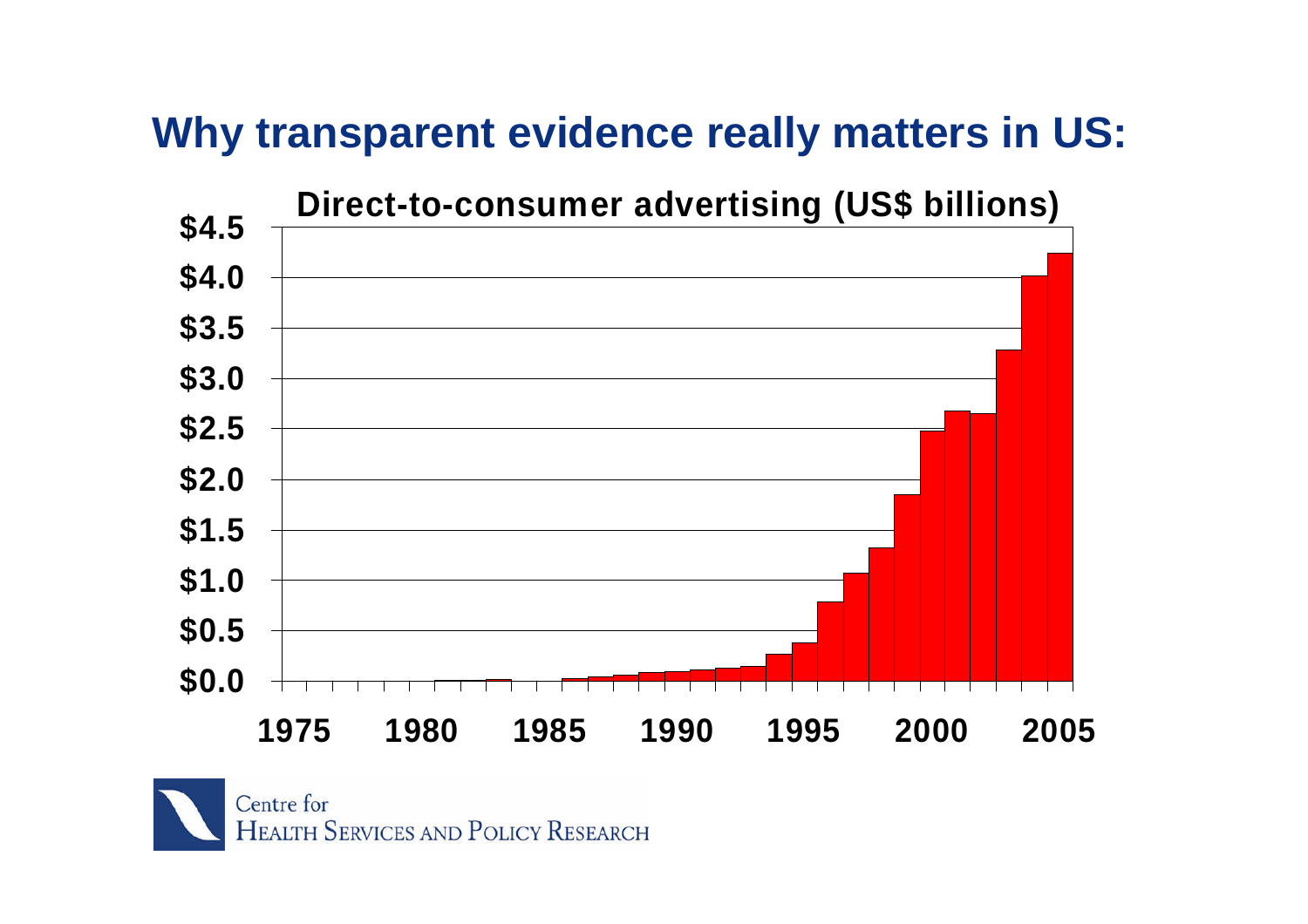#### **Why transparent evidence really matters in US:**



HEALTH SERVICES AND POLICY RESEARCH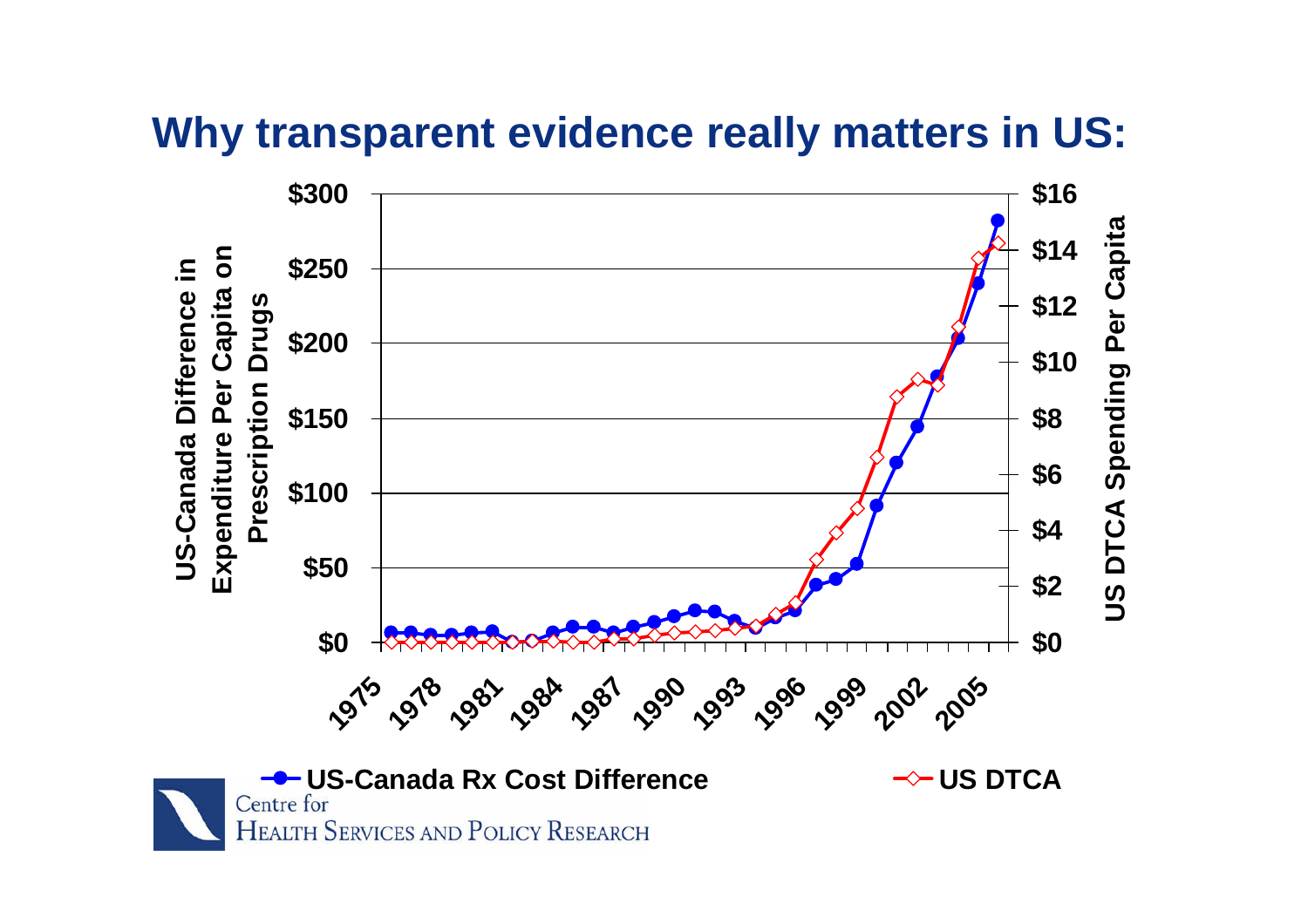# **USA: Recommendations from abroad…**

- **Expand investment and partnerships**
	- E.g., Drug Effectiveness Review Project (DERP)
- **Make reviews a requirement**
	- Tie transparent review process to coverage
	- Yet, still allow decisions to remain local
- **Pragmatic and exhaustive process**
	- Timely reviews of drugs and drug classes
	- Summarize evidence for providers and public
- **No price negotiation**